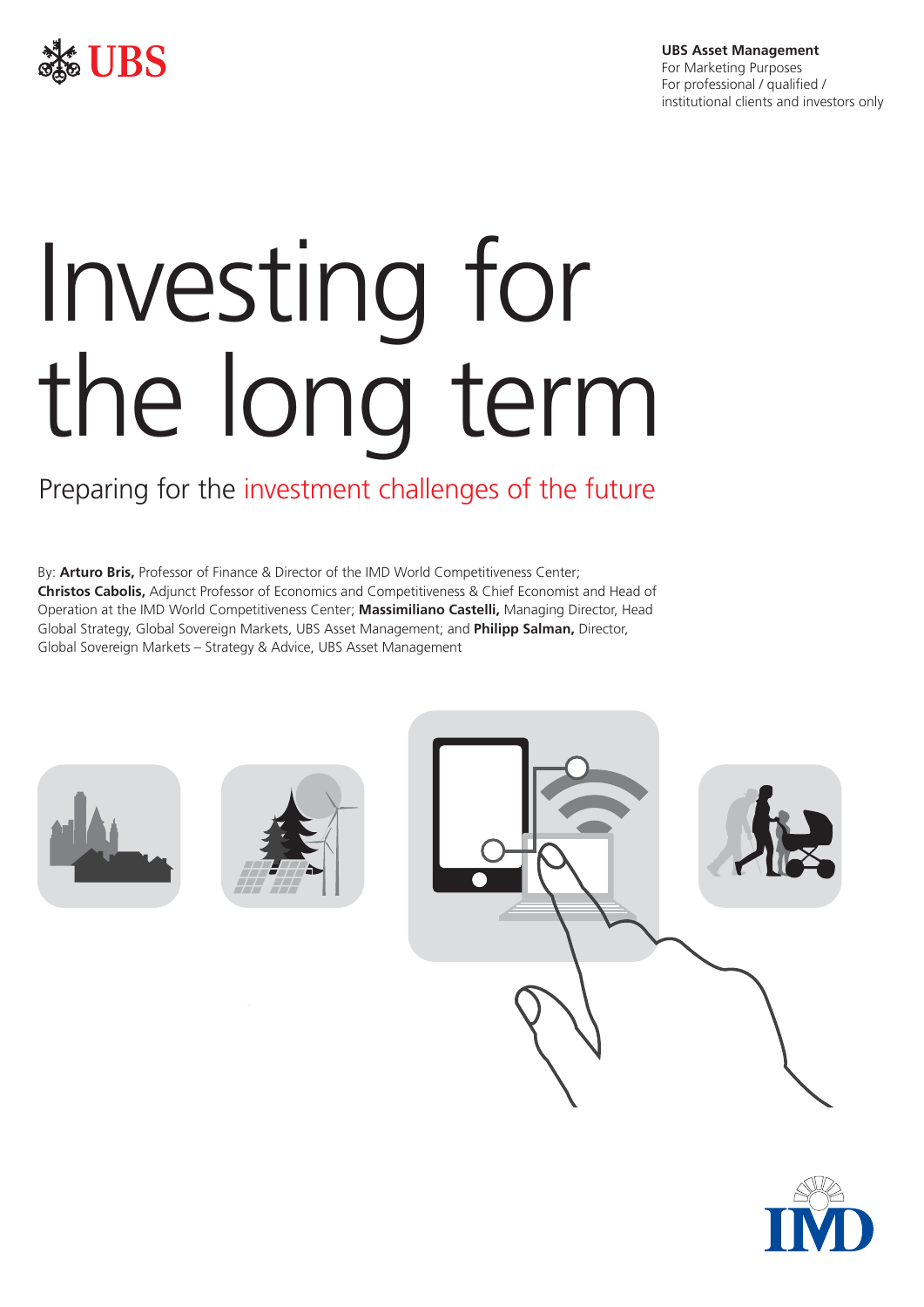

**2nd annual UBS-IMD Sovereign Investment Circle March 25 – 29, 2019 Singapore Command House** 

The UBS Asset Management-IMD Sovereign Investment Circle, an exclusive, invitation-only seminar, brings together global experts from world-leading business school IMD, UBS Asset Management's investment teams, leading sovereign institutions and others for a very special week-long conference focused on the most critical issues sovereign investors could take into account in their investment strategies.

From March 25 – 29, this intimate seminar, held in the luxurious, private setting of the historic Singapore Command House, will offer deep dives into the topics many sovereign investors are concerned about today, and is aimed at generating new, innovative and investable ideas ready for implementation.

**Please see page 19 for contact information.** 

The purpose of this paper is to explore key global trends and macroeconomic topics that we believe truly long-term investors such as Sovereign Wealth Funds (SWFs) should prioritize in their investment framework.

What sets apart long-term investors when it comes to the key factors that determine investment success? Different time horizons, risk appetites or institutional constraints give each investor a unique ranking of key factors that are affecting its investment behavior and performance.

This question was the focus of the first UBS-IMD Sovereign Investment Circle, held in 2018, which examined the key factors that are likely to determine investment success for long-term investors over the coming decades. In our upcoming second UBS-IMD Sovereign Investment Circle, March 25 – 29, 2019 we will continue that discussion and look at the key challenges SWFs may face in coming decades.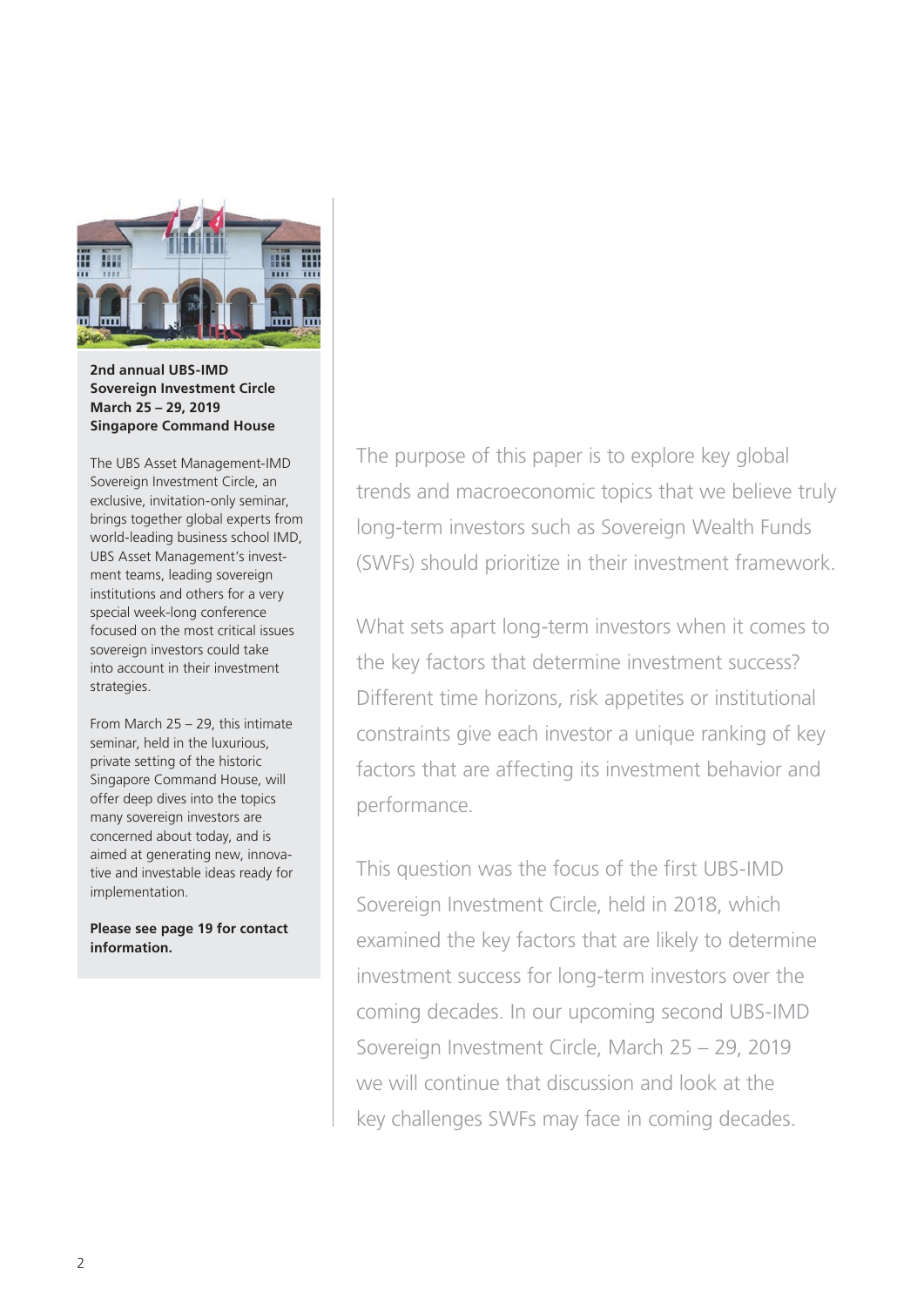#### **What factors drive global stock returns?**



## The challenges of explaining long-term performance

Academic research shows that global issues account for a large share of explanatory power among the factors that explain long-term company performance.<sup>1</sup> Therefore, understanding these global phenomena and navigating them will be paramount for investors in the 21st century.

This is a special challenge because global developments are notoriously difficult to predict and measure. It is also worth noting that **uncertainty** in itself impacts investment decisions, as many investors would even prefer a (mildly) negative, but certain outcome over an uncertain situation with a wide range of outcomes.

In 1921, economist Frank Knight first defined the concept of risk as "Measurable Uncertainty" in his book "Risk, Uncertainty, and Profit". We now recognize that, when it comes to risk management, measurement is essential,

as we can only manage what we can measure. That is why historically, risk management has been considered a finance (quantitative) function.

However, in the last decade, we have realized that the unknowns that have destroyed companies and industries were not risks but **uncertainties** that came in the form of global trends, catastrophes and systemic crises.

There are several examples of the uncertainty surrounding the impact of disruptive trends. For instance, all incumbent carmakers acknowledge current business models of today's leading car manufacturers. But uncertainty remains very high with regards to which business model will ultimately prevail. As recently pointed out by Daimler production chief Markus Schaefer: "We have hybrids, plug-in hybrids, electric cars and maybe robo-taxis tomorrow. It is hard to predict volumes for the best way in an uncertain world...".<sup>2</sup> Daimler's strategy for dealing with this uncertainty is to have production plants that can accommodate all types of powertrains, including hydrogen fuel cell cars.

that electric cars are the future with potentially enormous implications for the

Understanding these global phenomena and navigating them will be paramount for investors in the 21st century.

<sup>1</sup> See "What Factors Drive Global Stock Returns?" by Kewei Hou, G. Andrew Karolyi, and Bong Chan Kho, Review of Financial Studies 2011.<br><sup>2</sup> See "Electric switch poses existential challenge to carmakers" by Patrick McGee,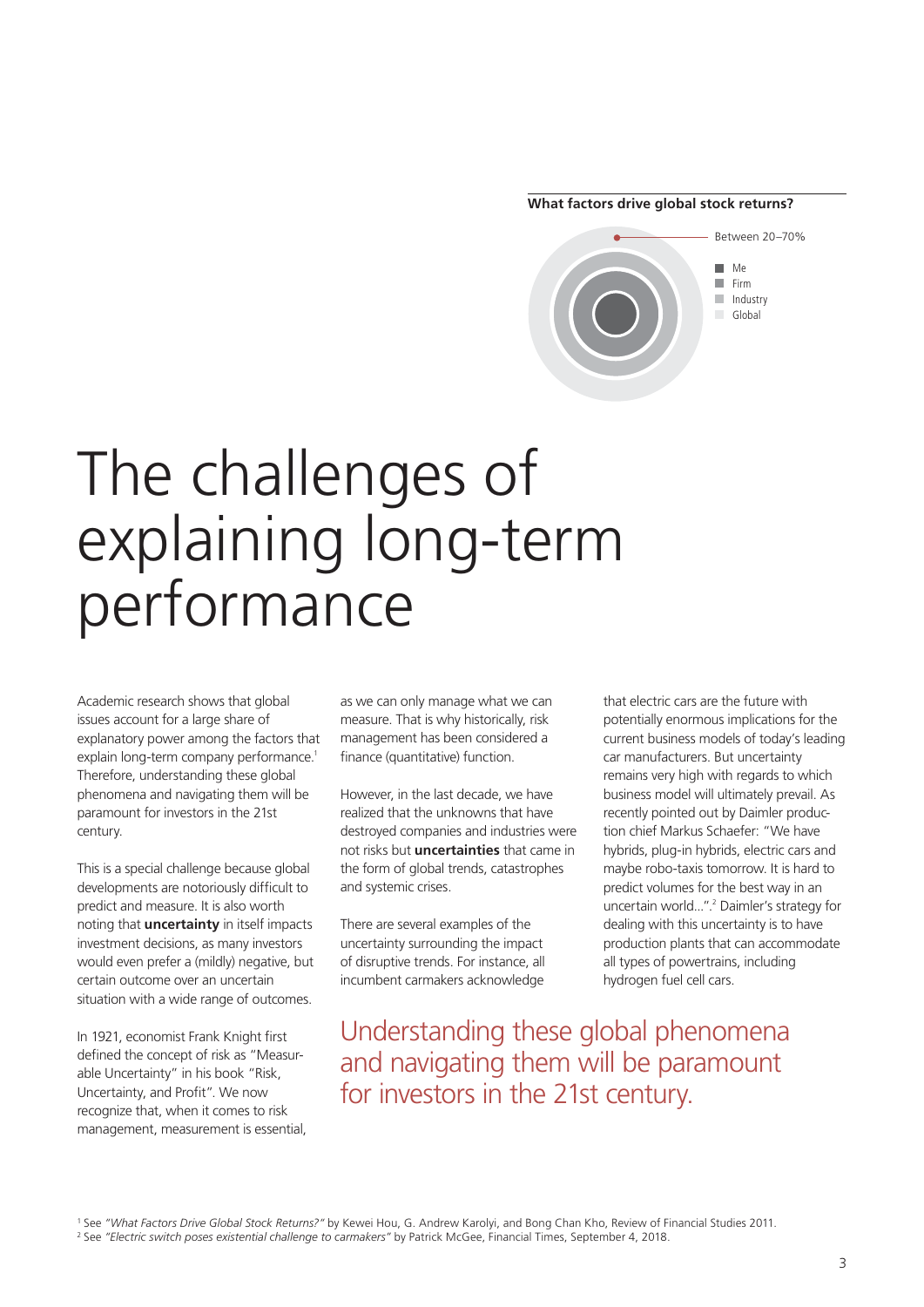Managing uncertainty in our age requires a different mindset and new processes. In the new world that we envision for investors, the use of traditional risk measurement and management frameworks is severely limited. We might need a new paradigm for investing.

We believe long-term investors should recognize key global megatrends that will affect countries, sectors and companies in the decades to come. We argue that long-term analysis that is based on global trends requires moving away from "scenario-thinking" to take into account

long-term global trends and to follow them over time, building resilient strategies around them.

#### **The role of megatrends**

Why do megatrends matter and which are the most relevant for large institutional investors over the next decades?

The chart below shows several key megatrends from the IMD Global Signals universe, which however is only a brief selection from a total of 60 different such signals. A similar, but somewhat more policy-focused set of themes are the

Sustainable Development Goals identifed by the United Nations. This approach is very much based on the concept of sustainability, which is gradually emerging as an important driver of policy actions and ultimately investment behavior.

These are trends that are both inexorable and persistent. What these trends all have in common is that they should have a meaningful impact on the performance of different countries, sectors and companies over the medium-to-long term, ultimately offering investors extra return opportunities, but also exposing them to a new set of risks and potential disruptions.



#### **Thematic Investing (IMD Global Signals)**

Source: IMD World Competitiveness Center. As of January 2019.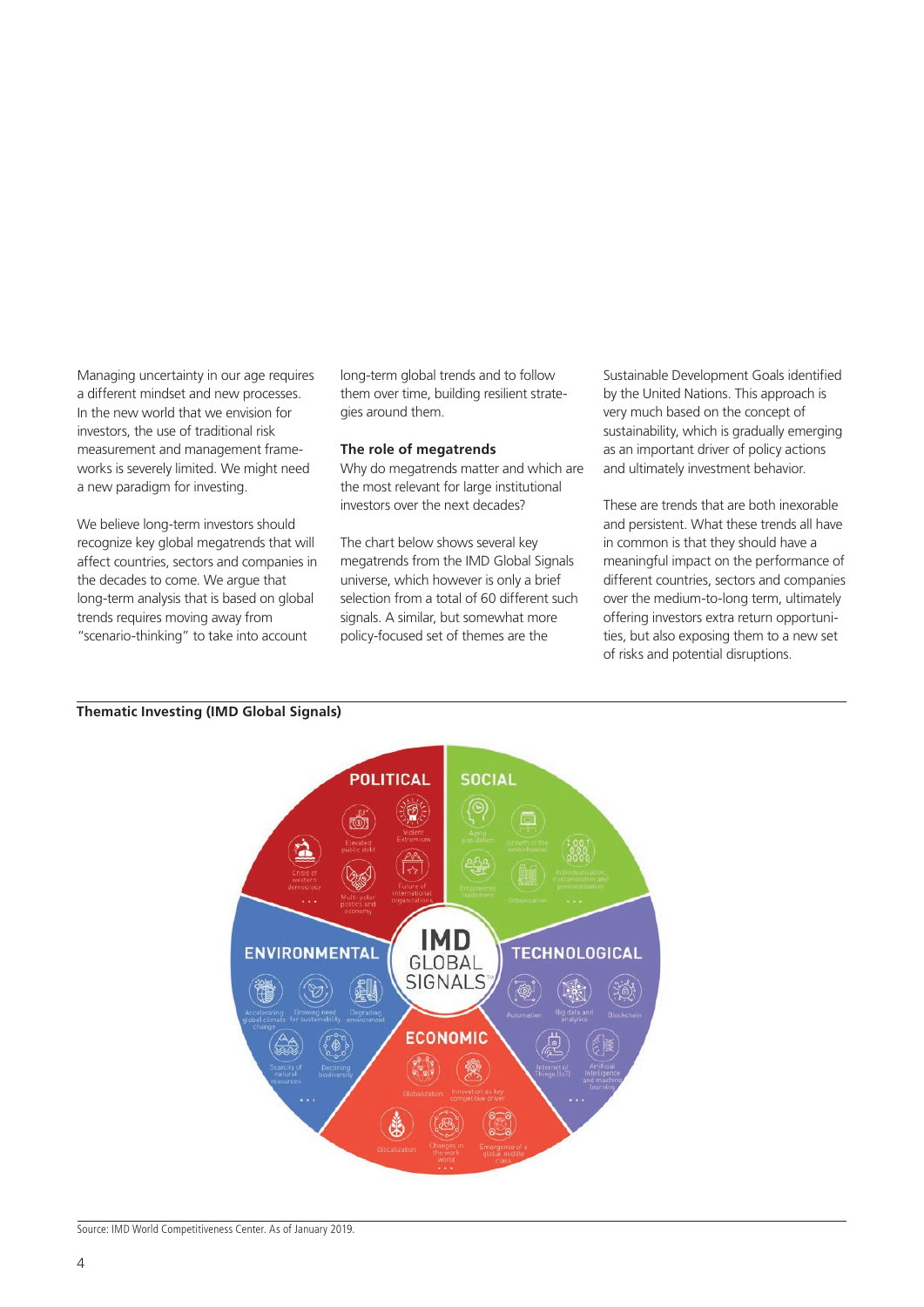## Singapore Investment Circle: 2018 results

At the first UBS Singapore Investment Circle we discussed a range of key megatrends and macro developments to assess their impact across sectors and companies and to derive meaningful investment implications for long-term investors such as SWFs.

Using this approach, we identifed three key global developments with long-lasting investment implications:



### **Demographics**

The different ways that population structures change across countries will shape the competitiveness of nations. Generally speaking, ageing will likely cause a massive redistribution of wealth across generations and should require responses from both the private and the public sector. This may be amplified by the massive increase in private and public debt levels in several economies (from Europe to China) which in some cases may cause painful readjustments, and some countries may find it hard to satisfy social needs and debt service at the same time. Finally, populism, protectionism and extremism are possibilities in several regions, and individualistic forces may begin to shape political relationships.



### **Technology**

In a world in which data is an asset, those who are able to manage it best should gain a competitive advantage. But the role of information and our ability to process it should radically change as well. This might on the one hand significantly improve for example the accuracy how we measure, value, predict and price events and instruments. But we are also creating a world where decisions by humans may be delegated to more and more autonomous and intelligent systems, and therefore the security of our systems might be exposed to new and highly scalable risks. Agility and resilience will likely be key competencies for companies and investors to survive.



### Sustainability

A new paradigm of corporate behavior is emerging where companies move from "exploitation" of resources and stakeholders to fairness. In line with this trend, governance models are accommodating the need to satisfy a broader set of stakeholders' interests. At the same time, we are redefining globalization and focusing much more on intangible assets (knowledge) than physical assets (commodities and products). Within the broader concept of sustainability, climate change and the rise of green energy may have a direct disruptive effect in particular on commodity-based economies, sectors and companies.

On the following pages we explore how SWFs can incorporate these trends into their investment strategies.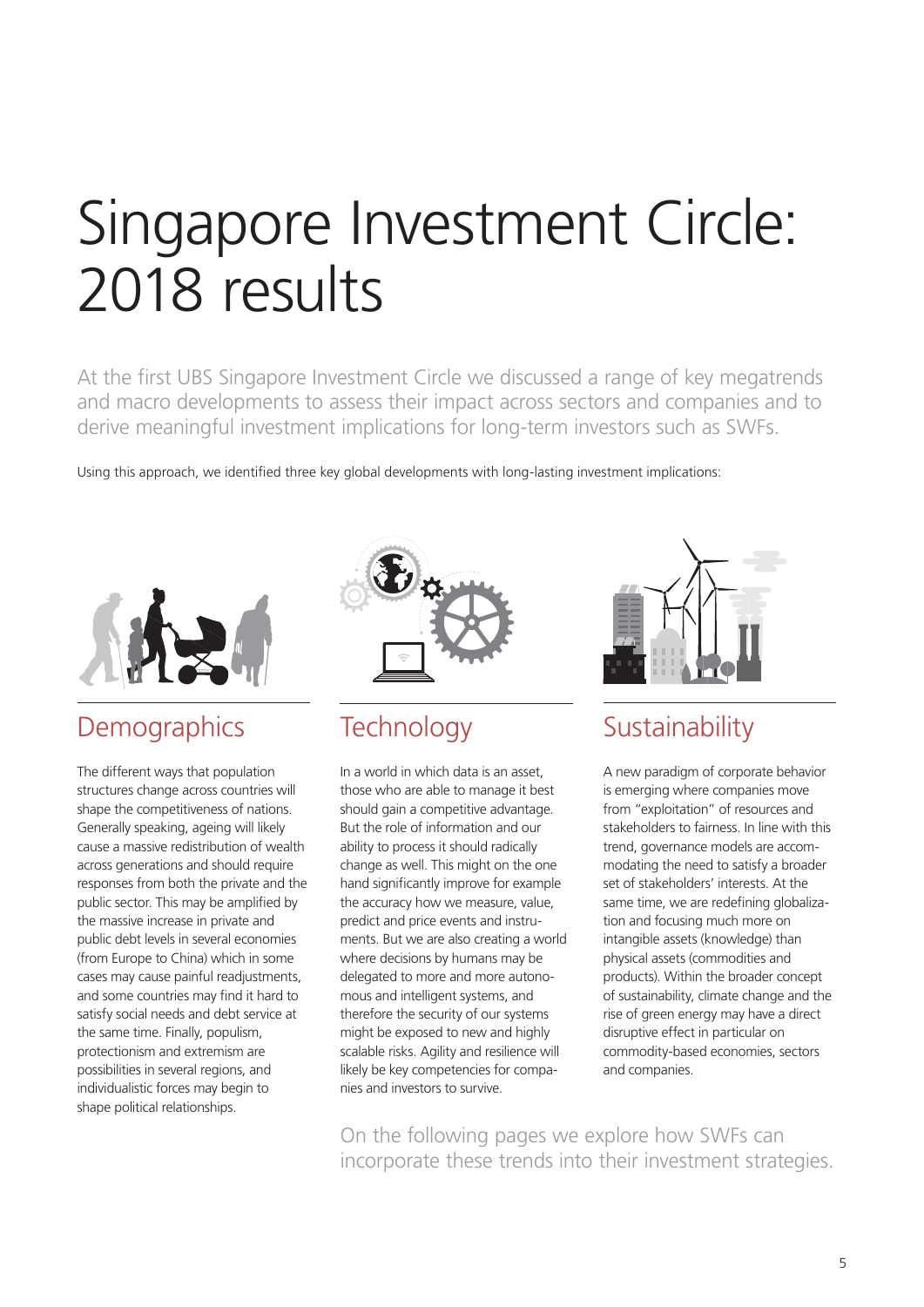## **Demographics**

The change in demographics worldwide over the next decades can be twofold. On the one hand, we will likely see decreasing birth rates in some regions. On the other hand, we should experience an increase in longevity. Both factors will likely lead to an increase in the number of non-workers, a trend that may be amplifed by key technological developments.

Academic research suggests that products have different consumption age patterns. Therefore, aging should predictably affect the long-term growth rates of demand in a variety of industries. Research also suggests that demand forecasts based on changing age patterns may help predict the level of profitability in different industries in the US.<sup>3</sup>

Beyond shifts in demand, with a higher number of non-working people in an economy, the GDP per capita should decline, even if the level of GDP remains the same. Therefore, changing patterns of demographics affect the economic growth of an economy. Research in the

US suggests that a 10% increase in the fraction of the nation's population aged 60+ is associated with a decrease in economic growth per capita of 5.5%.<sup>4</sup>

Finally, demographics will impact other key economic variables. Academic research suggests that in the US, equity values are correlated to demographic trends. As Baby Boomers age, they will

 $10<sub>°</sub>$ Increase in population aged 60+

5.5% Decrease in per capita

economic growth

well. This implies lower expected returns on equities, holding everything else constant.<sup>5</sup> One key uncertainty however will be the risk aversion levels of the elderly. Taking into consideration the global

likely move from investing in equities to selling equities to fund their retirement. All else being equal, this would exert pressure on equity multiples. In addition, research suggests that, given reduced economic growth, the risk-free rate would decline as

nature of capital markets and the increasing interconnection of both the supply and demand sides of the market, the effects above may be less profound in specific economies and might be more distributed around the world. As a whole, aging may result in a redistribution of wealth across different generations and may change consumption patterns, with needs for new products and services. This would require new investable projects in infrastructure, healthcare and wellness industries, as well as housing, to mention just a few.



<sup>4</sup> See Maestas, Nicole, Kathleen J. Mullen and David Powell. 2016. "The Effect of Population Aging on Economic Growth, the Labor Force and Productivity," Rand Labor & Population, Working paper: 1063-1

<sup>5</sup> See Cornell, Bradford. 2012. Demographics, GDP, and future stock returns: The implications of some basic principles. *Journal of Portfolio Management*, Summer.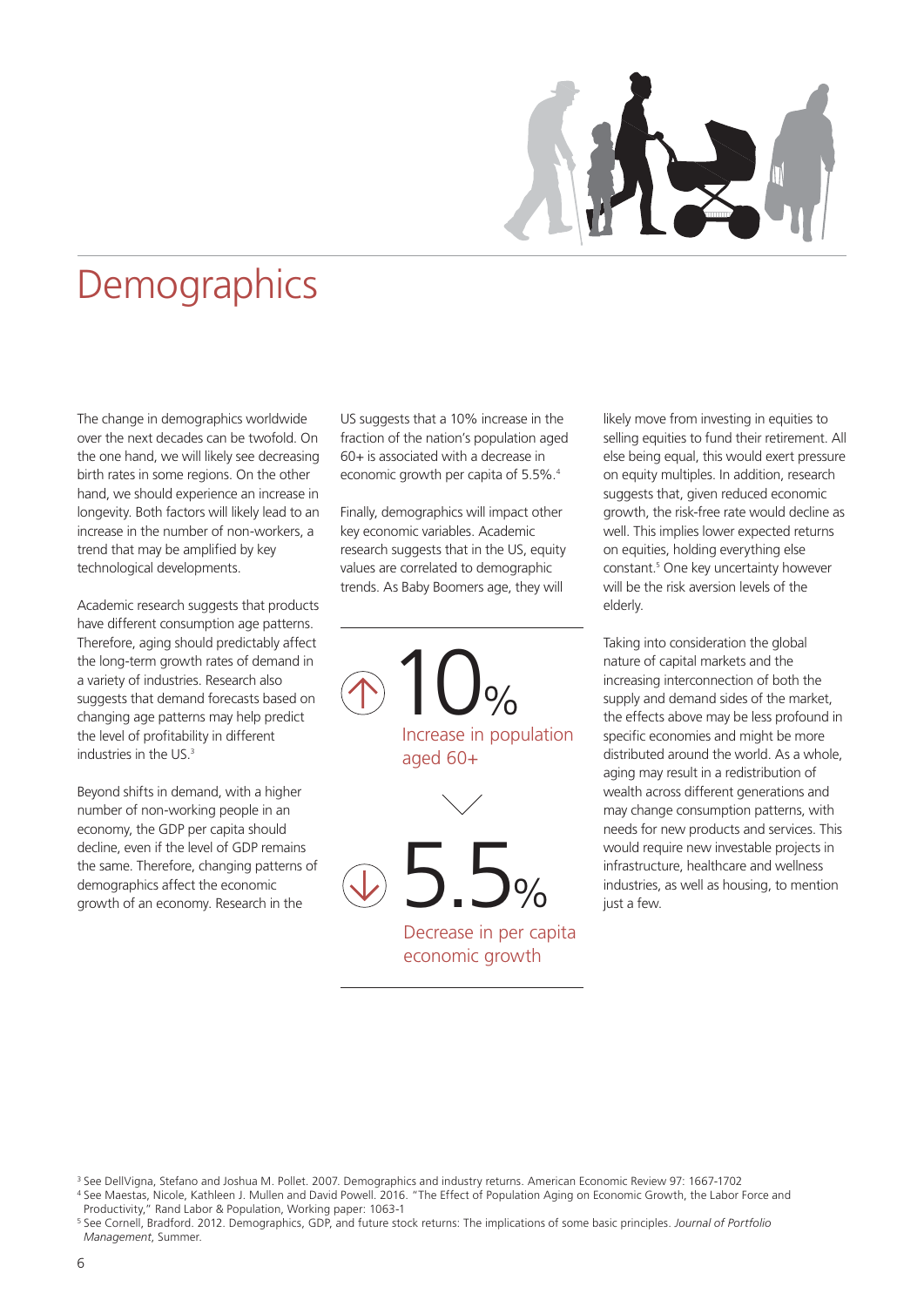It is also expected that economies that have inclusive institutions, address broad issues of inequality and have a business friendly environment may be able to address these challenges more effectively and efficiently.

In view of the demographic trends, the ability of a country to attract foreign and retain local highly skilled talent will be key to success. The chart below captures the association between two variables. The

vertical axis represents the Appeal Factor as a function of the IMD's World Talent Ranking that quantifes each country's capacity to attract talent.6 The horizontal axis is the Social Progress Index, generated by the Social Progress Imperative, which addresses basic human needs, wellbeing, and opportunity levels for different countries.7 Plotting each country according to their scores in each of these rankings suggests that countries which address the social and environmental

needs of their citizens effectively are identifed as having high appeal in the world talent pool.

Due to all of these factors, we expect the currently still rather theoretical discussion about ageing to manifest more and more in the form of tangible investment needs. Given the number of investable projects that may be required, we believe that demographics should therefore be incorporated as a key theme in long-term asset allocation processes.



#### **Attractiveness and social progress**

Source: IMD World Competitiveness Center (2018); Social Progress Index (2018). Reprinted from IMD World Talent Ranking 2018, changed by UBS Asset Management.

6 Information about the IMD World Talent Ranking as well as the 2018 report can be found at

<sup>&</sup>lt;sup>7</sup> Information about the Social Progress Imperative index can be found at<https://www.socialprogress.org/index/results>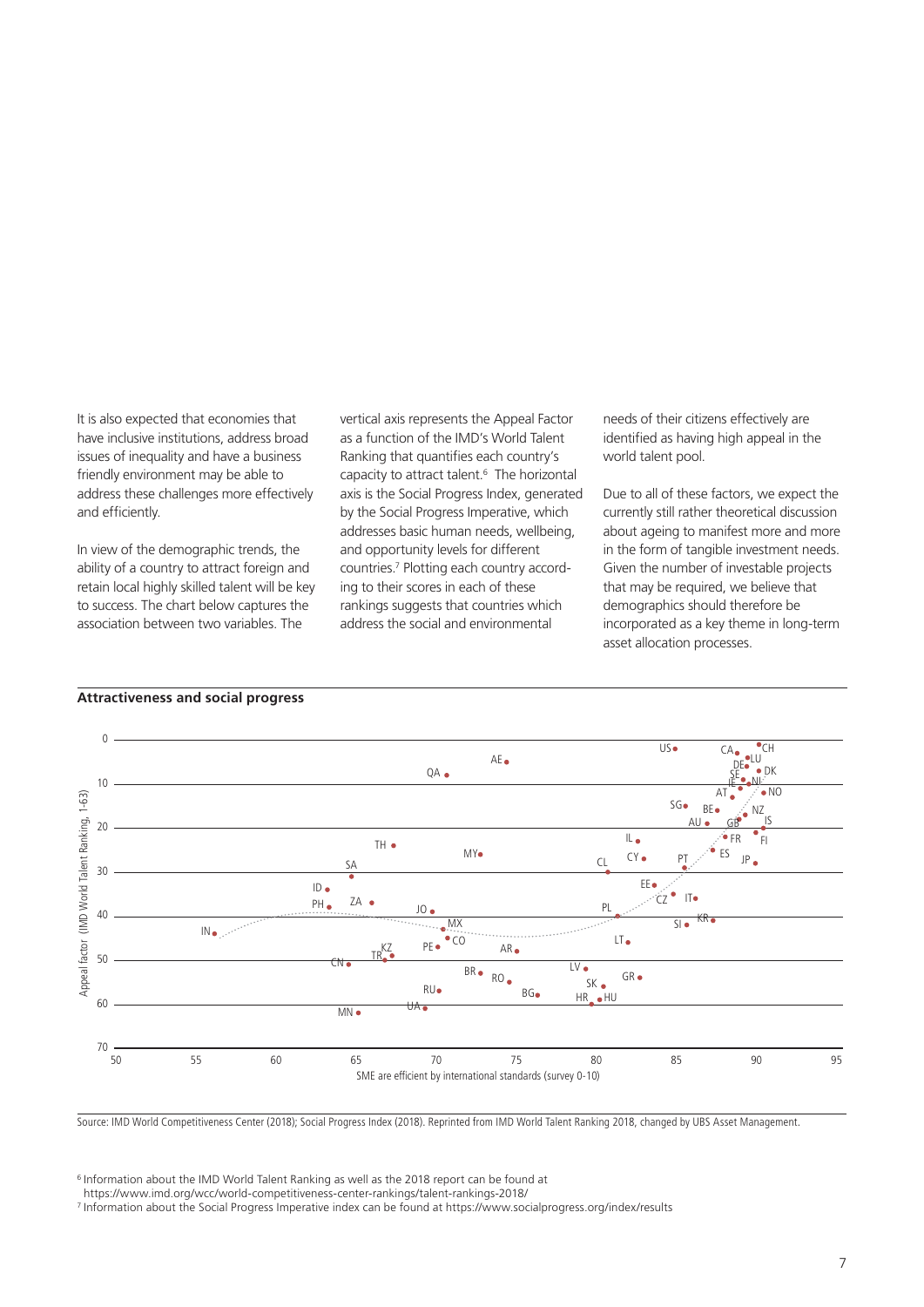

## **Technology** The role of disruption, agility and resilience

As IMD experts at the event outlined, innovation usually falls under one of the following three categories:

- **A) Evolutionary** innovations represent a marginal improvement over an already existing product. For example, wireless headsets were an 'evolution' of regular headphones; following the introduction of seat belts, airbags continued making cars incrementally safer; the ketchup squeeze plastic bottle improved customer convenience while leaving the core product inside unchanged; and the polaroid camera added an interesting twist to the traditional way of taking pictures.
- **B) Revolutionary** innovations bring new products and services to an industry which did not exist before, and satisfy a previously hidden demand. Laptop computers were more than just an evolution of desktops; similarly, electric self-driving cars can be expected to considerably change the nature of mobility going forward.
- **C) Disruptive** innovations are fundamental transformations in customers, not in products. They transform industries by creating new customers who did not exist before, and are typically undertaken by players outside of the industry. This happens because incumbents (due to complacency, arrogance, or ignorance) overlook those potential innovations. Because they create new customers, disruptors also define new business models. Disruptive innovations often happen in technology-related industries (Netfix), but also in much more traditional industries (Ikea, Starbucks, low-cost airlines).

Trends like digitization, or more generally speaking, the process of digital business transformation in companies and industries, should create new business models.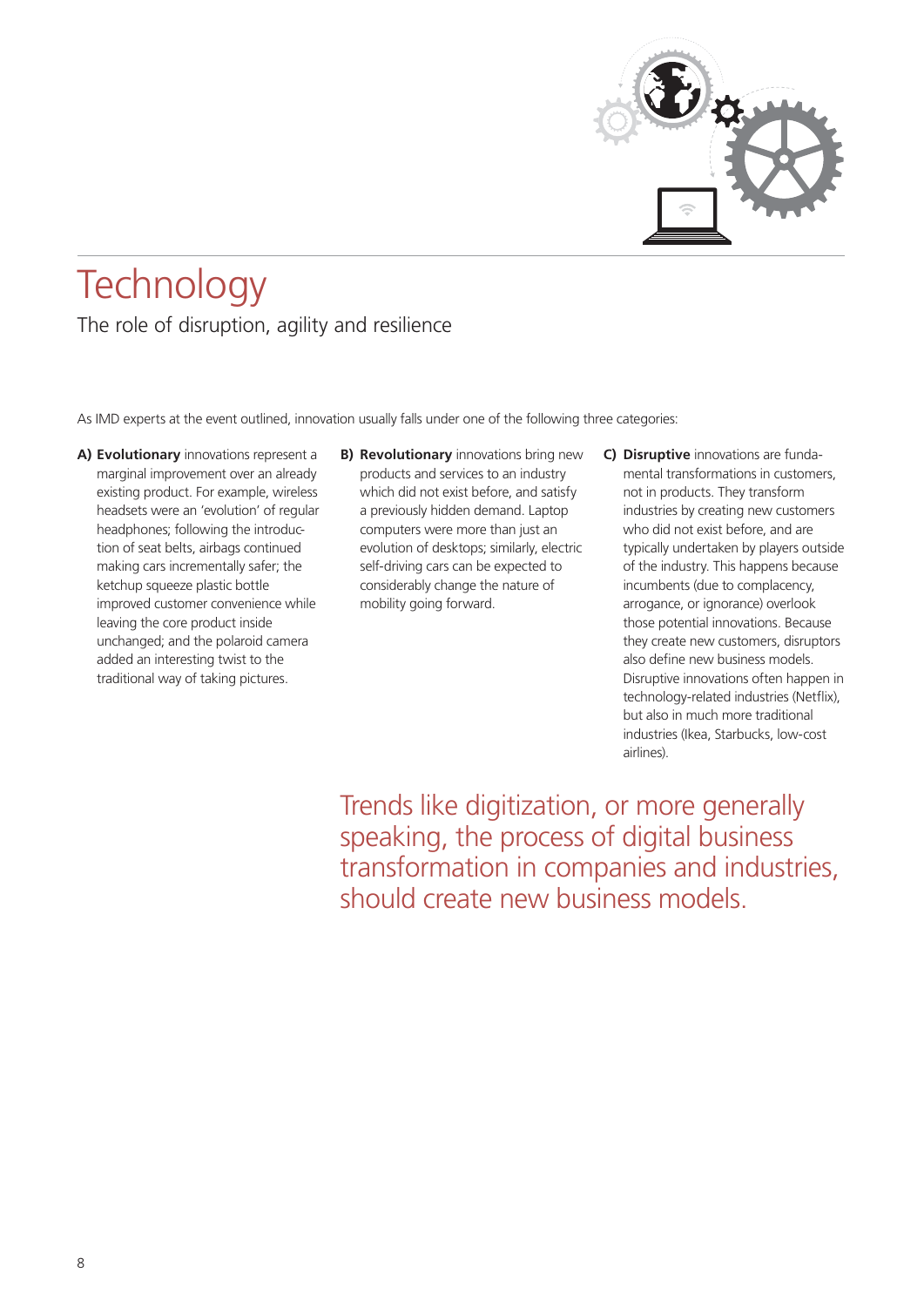We argue that, in order for incumbents to respond to potential disruptions, they must do so before they appear. For that, organizations need to become ambidextrous, which means continuing to exploit their current core businesses, but at the same time providing ample space for innovation. Trends like digitization, or more generally speaking, the process of digital business transformation in companies and industries, should create new business models. Consequently, we will likely witness the emergence of new industries. But how can we, from an investment standpoint, cope with yet unknown sectors?

Agility is paramount to cope with digital business transformation and is a measure of the ability to respond fast to the ideas

promoted by them and the fexibility Companies and whole industries can to adapt a business model to cope with also be put at risk by non-competitive these changes. Agility is also an important dynamics coming from challenges outside concept from an investment perspective: the marketplace, for example in the area the ability to spot disruptors and disrupted of cybercrime. Their business models and can provide opportunities to generate processes have to be resilient enough to extra returns or avoid permanent losses. cope with threats coming from these

areas.

Agility is paramount to cope with digital business transformation and is a measure of the ability to respond fast to the ideas promoted by them and the flexibility to adapt a business model to cope with these changes.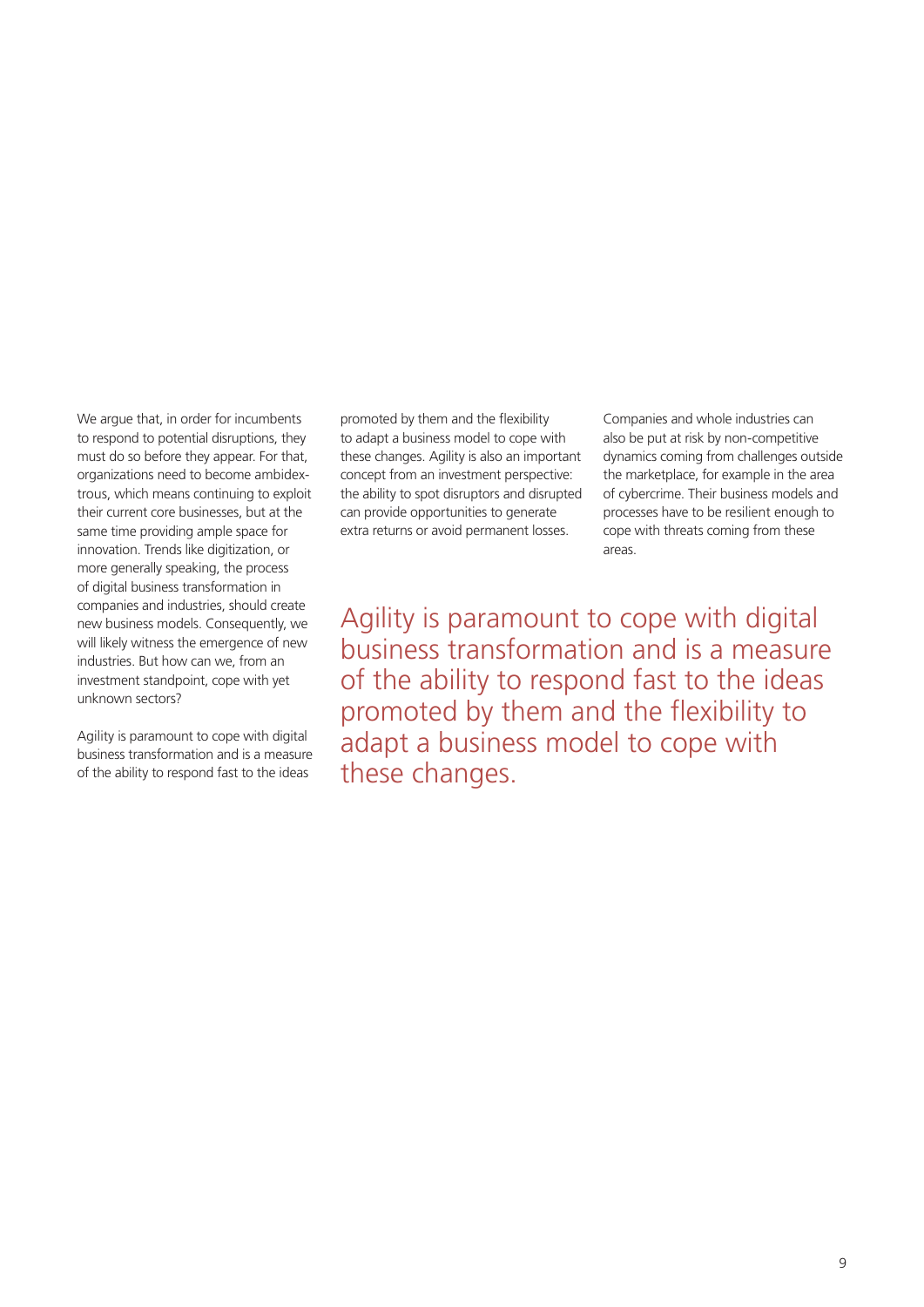

## Sustainability and climate change

Too often, companies confuse being 'sustainable' with only being 'socially responsible'. This however is not true. Sustainability ultimately refers to a firm's ability to generate long-term value. It thus requires both growth and profitability since growth is a precondition for profit; profit is a precondition for value creation. and value creation is an objective to satisfy all stakeholders. Sustainability is therefore often understood as the need to maintain the triple bottom line: Profit, People and Planet over the long run.

How many firms are truly "sustainable" according to this definition? Preliminary academic research has shown that only about 6% of all firms manage to sustain above-average profitability and growth for a long period of time.<sup>8</sup> That is, out of all firms in the corporate universe in a given year, naturally 25% will deliver above-average profit and growth. However, very few manage to sustain such dominance. Typically margins deteriorate (as a result of competition) or growth cannot be maintained (because innovation renders a business model obsolete).

An important driver of sustainable strategies will likely be climate change, which may have different effects across economies and sectors, and therefore across asset returns. As electrifcation and de-carbonization advance, fossil fuel demand should decline and countries and industries may be disrupted, with their growth and proftability falling. Whilst the timing of this disruption remains uncertain (according to IEA, oil demand will continue increasing until 2040) the path towards a global economy that is less dependent on fossils appears more and more certain. Countries with a high share of carbon wealth may face slower growth and rising political and social tensions.

The recent increase in the frequency and intensity of extreme events such as hurricanes, floods, droughts and fires has become a growing threat to the sustainability of company operations. According to some estimates, in the 300-plus cities around the globe that generate more than half of the world GDP the impact of climate change will place USD 1.5 trillion of this production at risk.<sup>9</sup>

A warmer earth may create economic disruption with large and growing implications for investors. Commodity-based SWFs are those most exposed investors given that their source of wealth is oil, the underground asset that is being disrupted by climate change. We believe that diversifying climate change risk in the assets that they invest in global markets should become a key driver of their investment strategy in the future. But all investors should incorporate climate change in their investment framework: according to estimates from Carbon Delta, should companies become compliant with the 2015 Paris Agreement, about 7 percent of listed companies are likely to lose 30 percent of their market capitalization as a result of additional regulatory [costs.10](https://costs.10) And about 5 percent of the listed companies could see an upside of 30 percent.

8 Bris, Arturo and Salvatore Cantale (2015), "The Determinants of long-term proftability and growth," manuscript.

9 See"Climate change may leave some equity investors high and dry," published by UBS and Society, February 2016.

10 CARBON DELTA is a research frm that specializes in identifying and analyzing the climate change resilience of publicly traded companies. <https://www.carbon-delta.com>/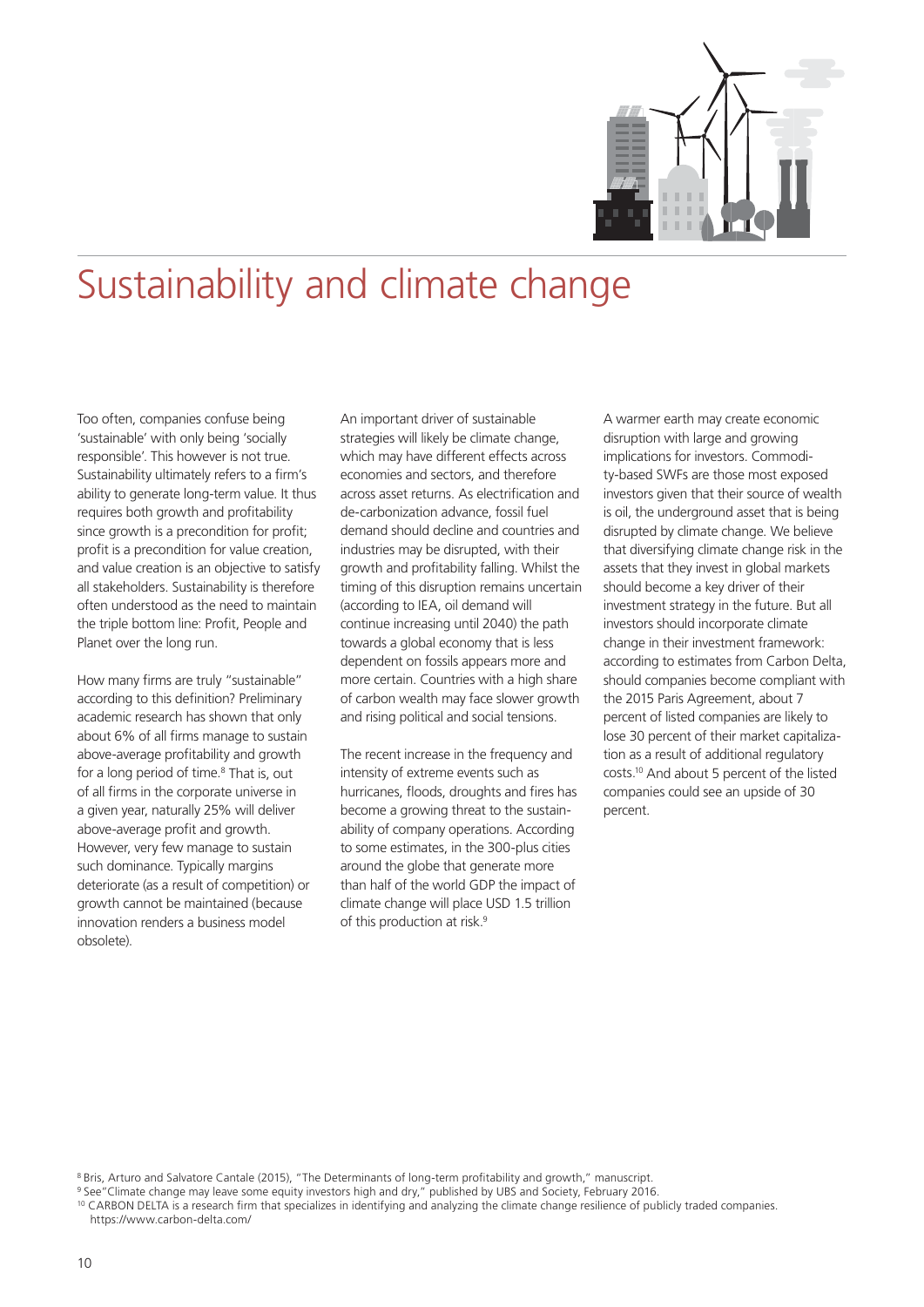

#### **Climate impact on returns – by industry sectors (over 35 years)**

Source: Mercer 2015. "Investing in a Time of Climate Change." Reprinted with permission.

An important driver of sustainable strategies will likely be climate change, which may have different effects across economies and sectors, and therefore across asset returns.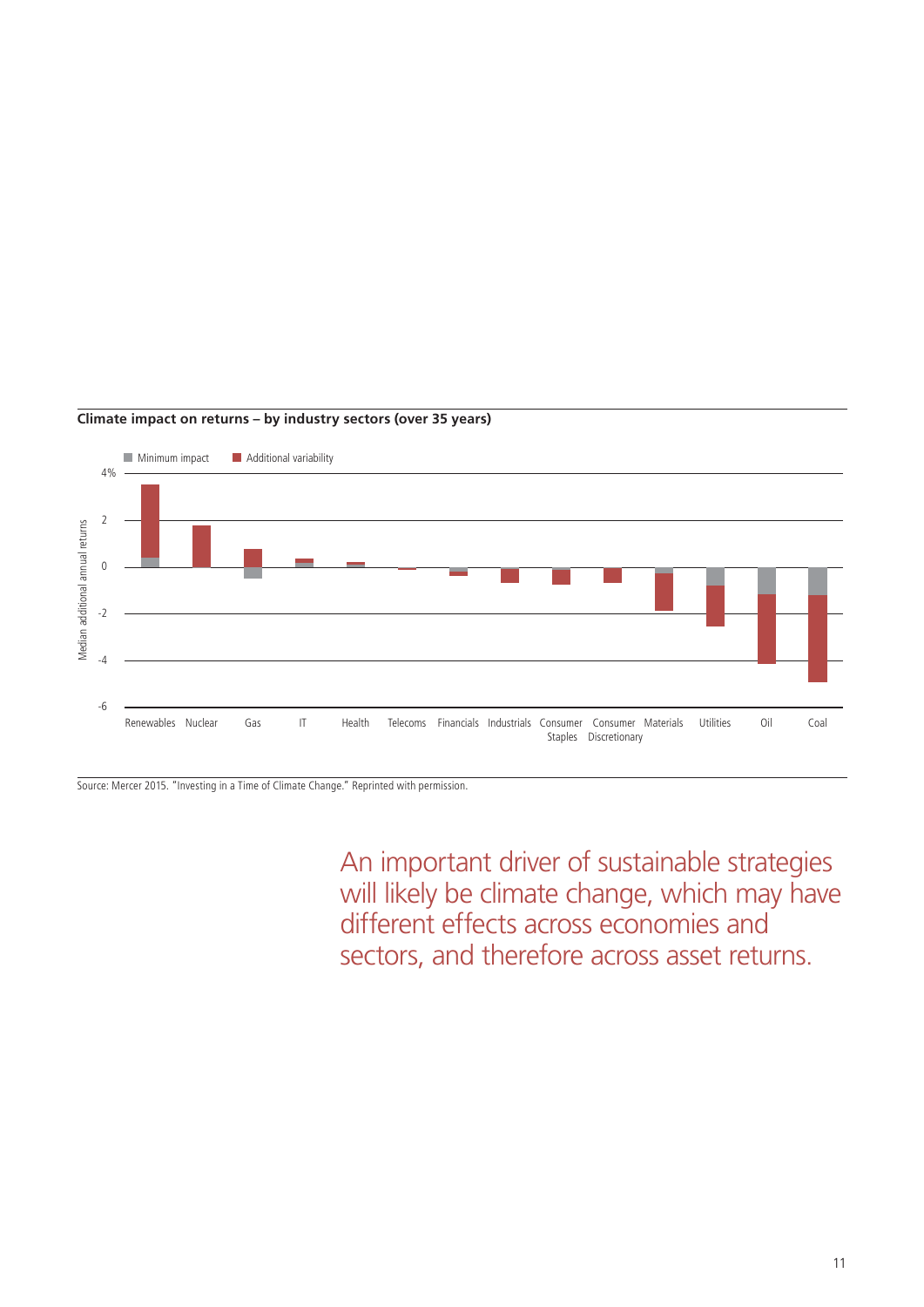## Shifting to a long-term investment approach

#### **Challenges for SWFs**

The key factors discussed in this paper can have hugely beneficial, but in some cases also disruptive or outright destructive effects on sectors, nations or whole regions. Recognizing these effects will be of paramount importance for large institutional investors, but in particular for sovereign investors. The more concentrated the source of a nation's wealth, the more important is it not only to diversify away from it today, but also to structure the portfolio in a way that is resilient and

adaptive to change. This will require agile and resilient investment and portfolio construction styles that can differ profoundly from what investors have experienced during the QE-environment of the past.

Long-term investors such as SWFs have some advantages compared to other liability-driven investors such as pension funds or insurance companies. Given their high-risk tolerance, long investment horizon and the wide range of asset classes they can invest in, SWFs have the

ability to ride the megatrends and generate and capture the associated risk premia. This trend is already visible among SWFs which channel an increasing share of their direct investments into technology companies and disruptive innovations. According to the latest IFSWF/Bocconi annual report, SWF direct equity investments into IT-linked sectors increased sharply over the last few years and SWFs are currently large investors in companies such as Uber (USD 3.5bn) or Veritas Technologies (USD 8bn).



Source: Dealing with Disruption: IFSWF Annual Review 2017. Bocconi, IFSWF 2018. Reprinted with the permission of Sovereign Investment Lab, Bocconi University.

#### **SWF Equity Investments in IT-Linked sectors**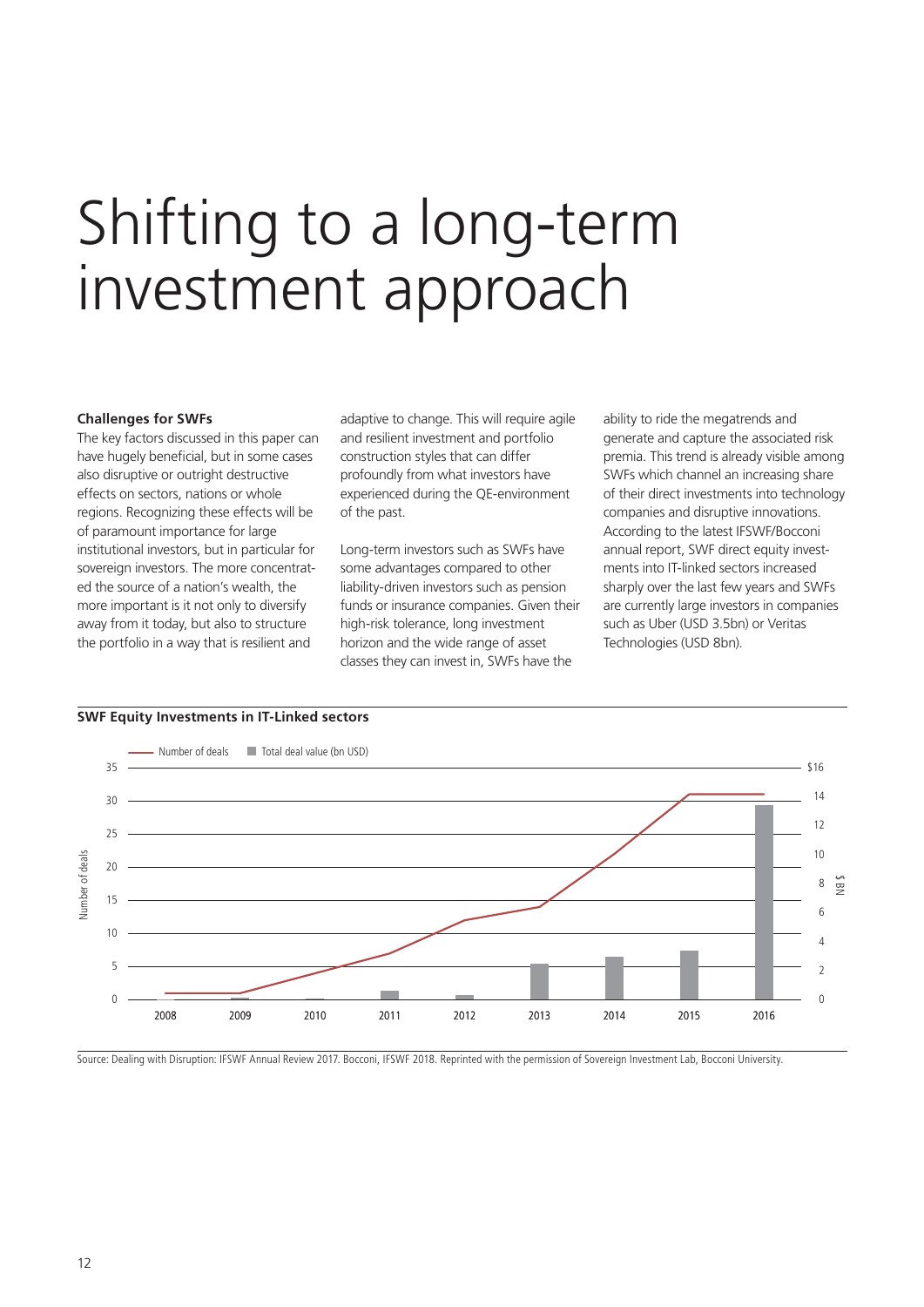### In the last decade, we have realized that the unknowns that have destroyed companies and industries were not risks.

For example, SWFs are increasingly partnering with private equity funds and other like-minded investors to channel funds towards early-stage investments in the most innovative sectors. Investment manager Temasek has reported that more recently, some of the most innovative and well established SWFs have started incorporating megatrends into their investment framework.. Temasek for example states that its current investment strategy is guided by the following investment themes and long-term trends:

– *'Transforming Economies'* focuses on investments in sectors such as fnancial services, infrastructure and logistics in particular in China, India, South East Asia, Latin America and Africa;

- *'Growing Middle Income Populations'*  targets growing consumer demand trends through investments in sectors such as telecommunications, media & technology, and consumer and real estate;
- *'Deepening Comparative Advantages'*  seeks out economies, businesses and companies with distinctive intellectual property and other competitive advantages;
- *'Emerging Champions'* invests in companies with a strong home base, as well as companies at infection points, with the potential to be regional or global champions.

But the trend towards incorporating global factors such as demographics, country competitiveness, technology and climate change will continue raising some important questions. How can investors adopt a global trends investment framework? Can a long-term strategic asset allocation (SAA) that incorporates global trends be defned and translated into executable investment concepts? Or should these simply be additional "lenses" through which to look at the proposed asset allocation?

We believe that the evolution towards a long-term investment framework based on global themes requires a new mindset. The traditional asset class model is also being disrupted and investors, particularly those with a long-term investment horizon, should adapt to this change. We believe that the changes required are broad and touch upon several aspects of the asset allocation process as well as governance and the necessary skills and mindsets.

#### **The five challenges for SWFs**

Bottom-up vs. top-down asset allocation approach

1  $|2|$  3  $|4|$  5

Passive vs. active investing

A new concept of diversification

Core vs. satellite Developed vs. emerging markets

Source: UBS Asset Management.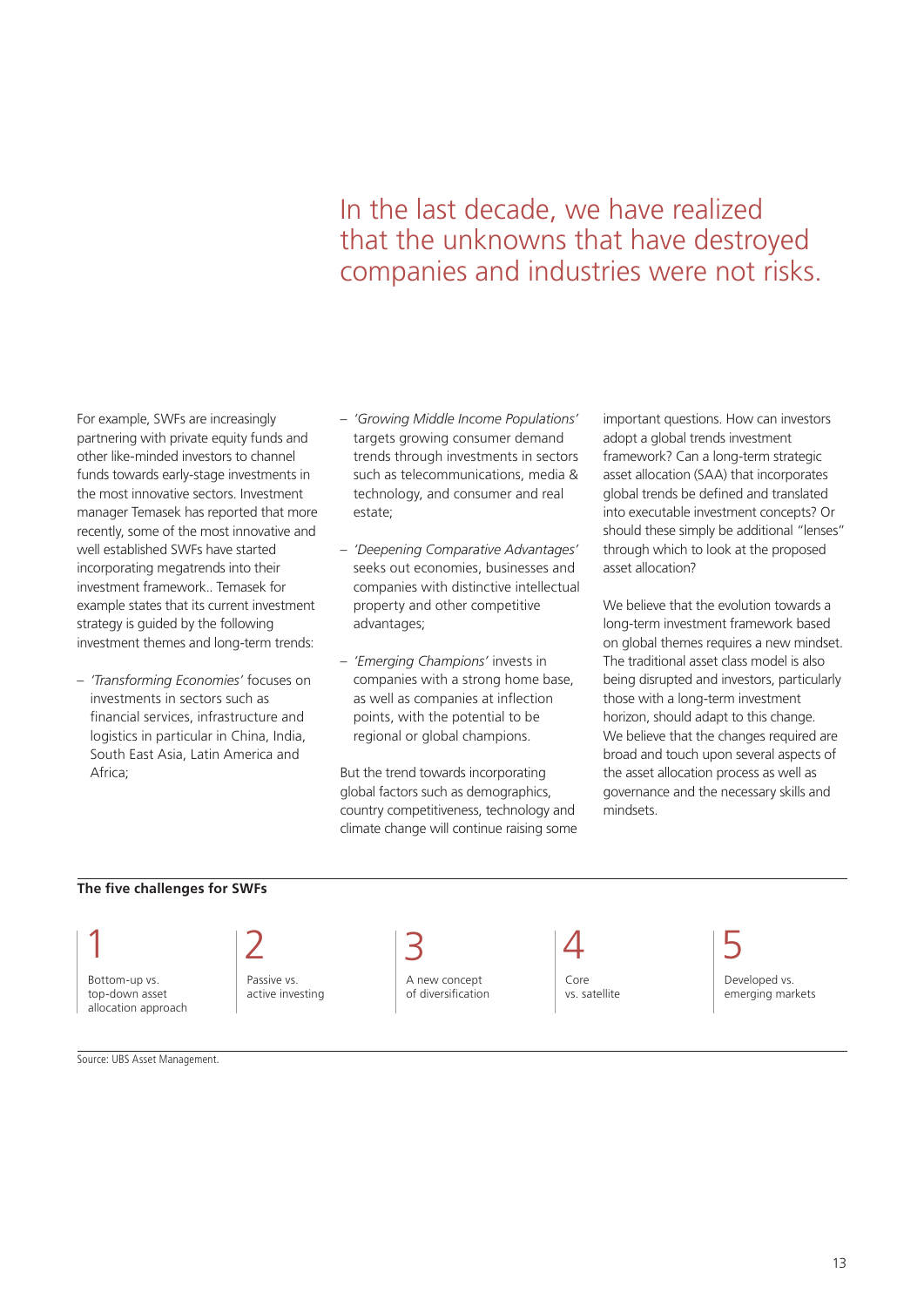## 1 Bottom-up vs. top-down<br>asset allocation approach asset allocation approach

Asset Allocation is traditionally a topdown approach where some key economic and financial variables are used to generate capital market assumptions, i.e., return and risk assumptions of various asset classes. In this approach, asset prices are determined by a set of economic and financial variables such as growth, interest rate and other monetary conditions which affect the performance of all asset classes including fxed income, listed equity and alternatives. Given the return objectives and the risk tolerance of an investor, an efficient asset allocation can be created through an optimization process.

Can megatrends be incorporated into such a top-down approach? As discussed above, their impact may be broad and involves entire industries and sectors.

Identifying megatrends and selecting those which have the largest ability to disrupt, is hard given the complexity surrounding their interaction and the uncertainty when it comes to their impact across sectors and companies. The cash flow discount model often associated with the pricing of assets is very difficult to apply given the complexity and uncertainty surrounding these trends.

A combination of a top-down approach with a bottom-up approach might be therefore required. Through the top-down approach, the themes may be identifed and those with the largest disruption potential should be prioritized. These themes are used in the bottom-up approach to invest in stocks that benefit from the themes and to avoid investing in

stocks most exposed to the negative aspects of the trends.

In the table below, the result of such an approach is shown, by using the UBS Global Wealth Management Long Term Theme universe as of year-end 2017 which is filtered from the overall MSCI World ACWI index. When comparing the resulting Long Term Theme universe to the overall composition of the MSCI World ACWI index at the same point in time, we see a much higher tilt towards Information Technology, with Financials and Energy dropping significantly. The use of UBS GWM LTT in selecting stocks also leads to a different regional composition, with emerging markets representing a much higher share of the total.

#### **Comparing MSCI composition with the UBS GWM LTT universe**

| Sector                            | MSCI ACWI (%) | LTT universe (%) | Delta (%) |
|-----------------------------------|---------------|------------------|-----------|
| <b>Information Technology</b>     | 18.1          | 37.6             | 19.4      |
| <b>Consumer Discretionary</b>     | 12.0          | 10.0             | $-2.0$    |
| <b>Financials</b>                 | 18.7          | 6.9              | $-11.8$   |
| <b>Health Care</b>                | 10.7          | 13.9             | 3.2       |
| <b>Energy</b>                     | 6.4           | 0.2              | $-6.2$    |
| <b>Consumer Staples</b>           | 8.7           | 8.5              | $-0.3$    |
| <b>Telecommunication Services</b> | 3.0           | 0.4              | $-2.6$    |
| <b>Materials</b>                  | 5.5           | 4.0              | $-1.5$    |
| <b>Industrials</b>                | 10.9          | 14.3             | 3.5       |
| <b>Utilities</b>                  | 2.9           | 3.3              | 0.4       |
| <b>Real Estate</b>                | 3.1           | 0.9              | $-2.1$    |
| Total                             | 100.0         | 100.0            |           |
| Country                           |               |                  |           |
| <b>North America</b>              | 55.5          | 50.1             | $-5.5$    |
| Europe                            | 20.7          | 19.4             | $-1.4$    |

**APAC (ex China) 14.9** 7.9 7.1 **EM** 8.8 22.7 **13.9** 

Indicates overweight to benchmark.

Source: MSCI, UBS 2018. Based on allocations at comparable year-end 2017 dates for index and investable universe.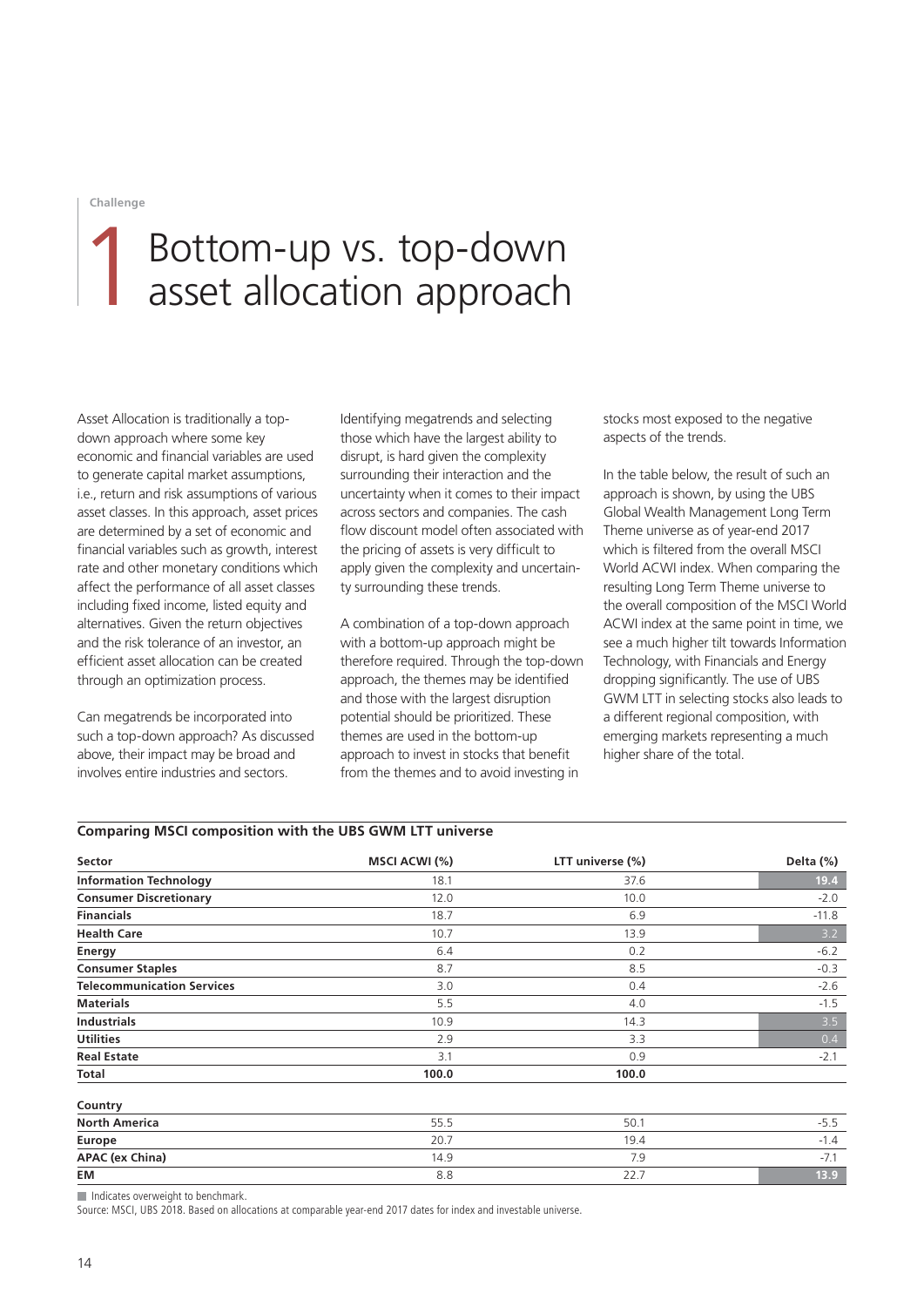# Passive vs. active investing

Passive investment has grown sharply over the last few years as investors took advantage of the cheapest way to get exposure to the market. While SWFs are a very heterogeneous class of investors, a common trend among them has also been an increasing reliance on passive instruments to invest in global markets. This is particularly true for the largest SWFs which invest the bulk of their core exposures passively.

Passive investing has served these institutions well during the QE years, which were characterized by low volatility and repressed risk premia. We believe that this is unlikely to be the case in the future given the changing macroeconomic conditions, particularly the end of ample liquidity and low interest rates.

Overall, the replication of indexes based on market capitalization might be a poor strategy when LTT themes are included in the investment framework. As shown on the previous page, the investible universe for stocks selected on the basis of LTT appears very different from that based on market cap weightings. A more active approach to define the investable universe might therefore be required to position a portfolio for the key trends of the future.

The inclusion of sustainability overlays in the security selection process of many funds is already an important step in this direction. We expect that key trends such as demographics (i.e., ranking countries according to demographic profles) will be included even more aggressively in the portfolios of leading global investors, further changing the characteristic of passive portfolio and further blurring the borders between active and passive strategies.

We expect that key trends such as demographics (i.e., ranking countries according to demographic profles) will be included even more aggressively in the portfolios of leading global investors.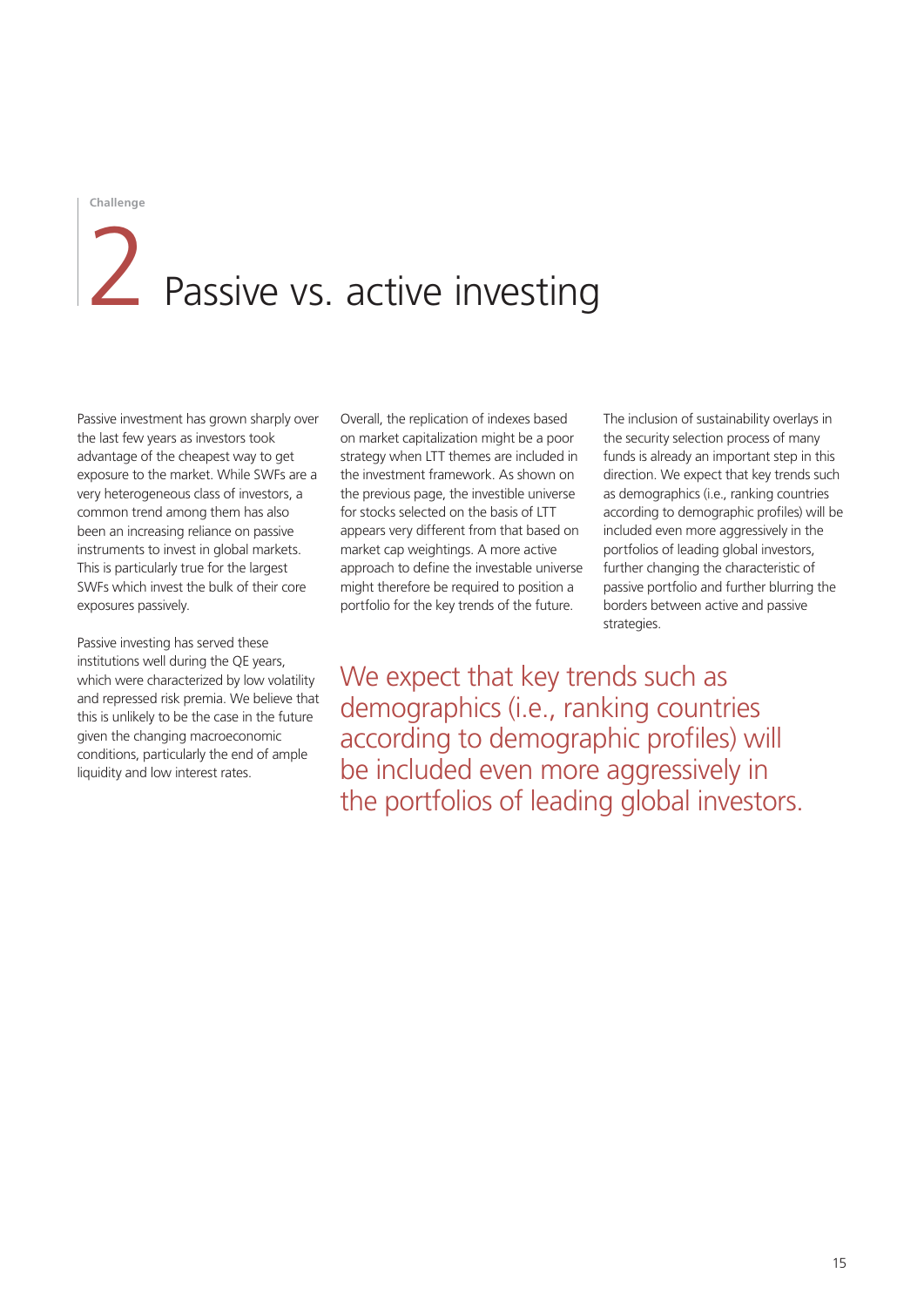# A new concept of diversification

It is often said that diversifcation is the 'only free lunch' provided by the markets. Indeed, diversification is an important concept in the traditional asset allocation model. Through diversification across asset classes, an investor can dramatically improve the risk-adjusted return of a portfolio. However, diversification across asset classes does not necessarily allow diversifying the risk associated with themes such as those arising from emerging technologies or climate change which have the potential to disrupt industries, companies and countries.

One recent example is the entry of one of the major disruptors of our time, Amazon, into the food retail sector in 2017. Amazon's acquisition of Whole Foods led to a significant reaction in the Food Retail index, and should the new business model of Amazon prove successful, it might well be that some of the incumbent firms operating in the retail food sector will never "revert to their mean" again, thus causing a permanent loss to investors.

The concept of diversification should therefore be broadened to incorporate key themes which in the long run might help to reduce risks and capture opportunities. Another example discussed during the event was the 'true' exposure that a generic portfolio might have to the rise of electrical cars. This exposure is likely to span across multiple asset classes, different sectors, companies and countries, and the impact might not be immediately intuitive or predicable. For example, could there be a major impact on the real estate sector or state fnances?



**Dow Jones Industrial Average vs Dow Jones Food Retail index (2017, %)** 

Source: Bloomberg 2018.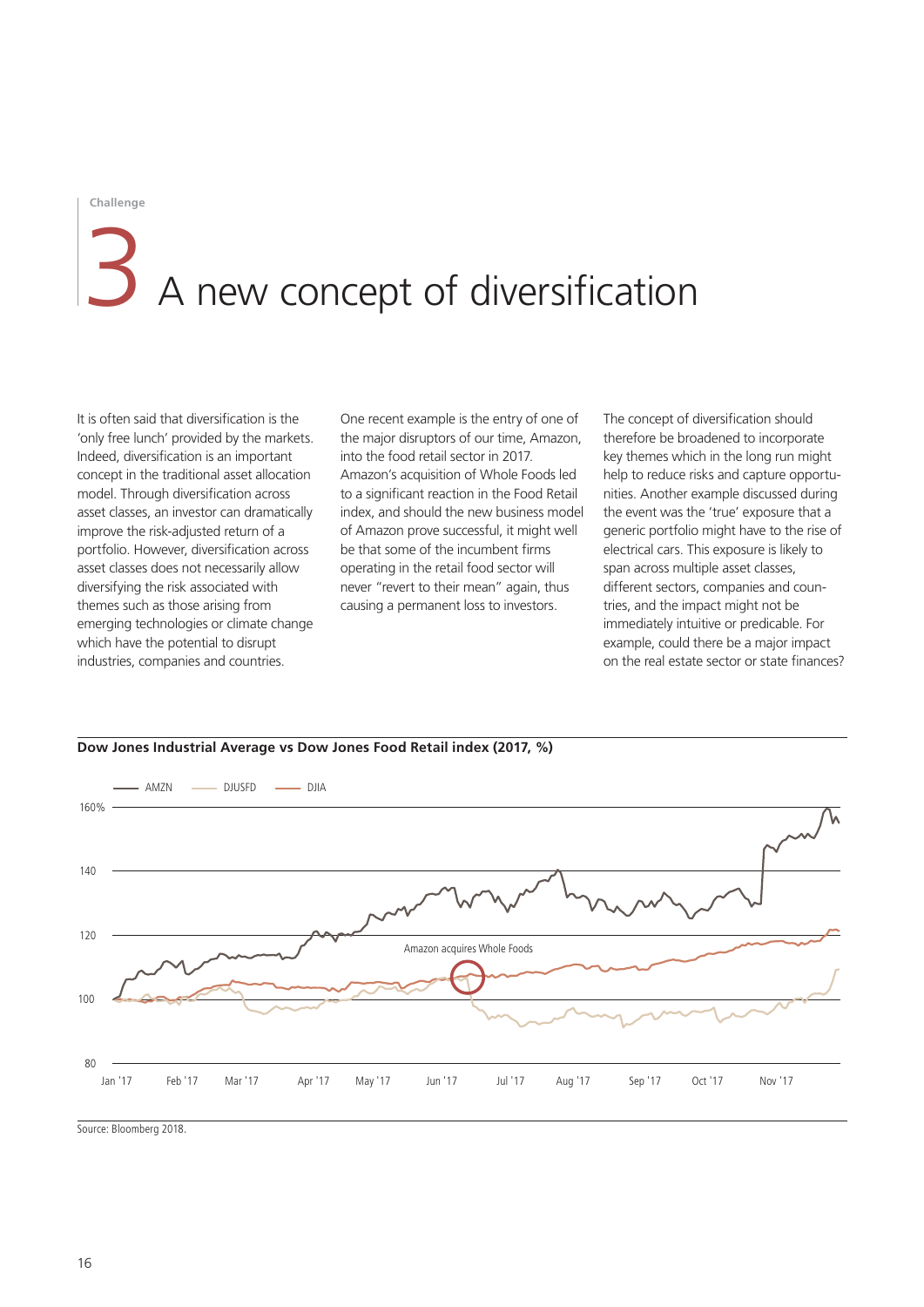## Core vs. satellite

The core and satellite investment approach is very common among SWFs. In this approach, the bulk of the assets are invested passively according to traditional asset allocation approaches and provide exposure to the beta of the market. The satellites are often associated with more active and illiquid asset classes and are aimed at providing alpha to the entire portfolio. Satellite strategies often include investments into venture capital or private equity, or the search for unicorns in the most innovative and disruptive sectors.

Satellite investments generally represent a relatively small share of the total portfolio, particularly among the largest SWFs. As soon as an institution manages hundreds of billions, investing the core passively is

almost inevitable. This leaves the bulk of the portfolio exposed to the long-term impact of megatrends. Shifting to long-term investing involves having a look through the core part of the portfolio with a megatrend lens to at least attempt to reduce in long term risk.

SWFs are however also among the largest investors in private markets, given their long-term investment horizon and their ability to take up liquidity risk. Picking the winners from megatrends is very difficult when investing is restricted to listed markets, as new business models often emerge from non-listed companies. Investing in agile companies in listed markets is difficult as the majority of them often delay IPOs or remain private.

Many SWFs have already become an important source of capital for private equity firms or for large global growth equity funds with a specialization on specific themes.

That is why many SWFs have already become an important source of capital for private equity firms or for large global growth equity funds with a specialization on specific themes. As Bloomberg has reported for instance, the Public Investment Fund of Saudi Arabia and Abu Dhabi-based Mubadala Investment Company are among the largest investors in the over USD 90bn Softbank Vision Fund which has a focus on technology and innovation.

The problem is that private markets. despite their strong growth over the last decade, are not scalable. How can large SWFs better position their portfolios to megatrends given the limited amount of capital that can be deployed privately? One approach would be to narrow the investible listed equity universe by selecting a restricted number of agile companies expected to outperform over the long-term. These equity strategies are often defined as concentrated strategies and rely on the skills of the manager to identify those stocks which have more growth potential.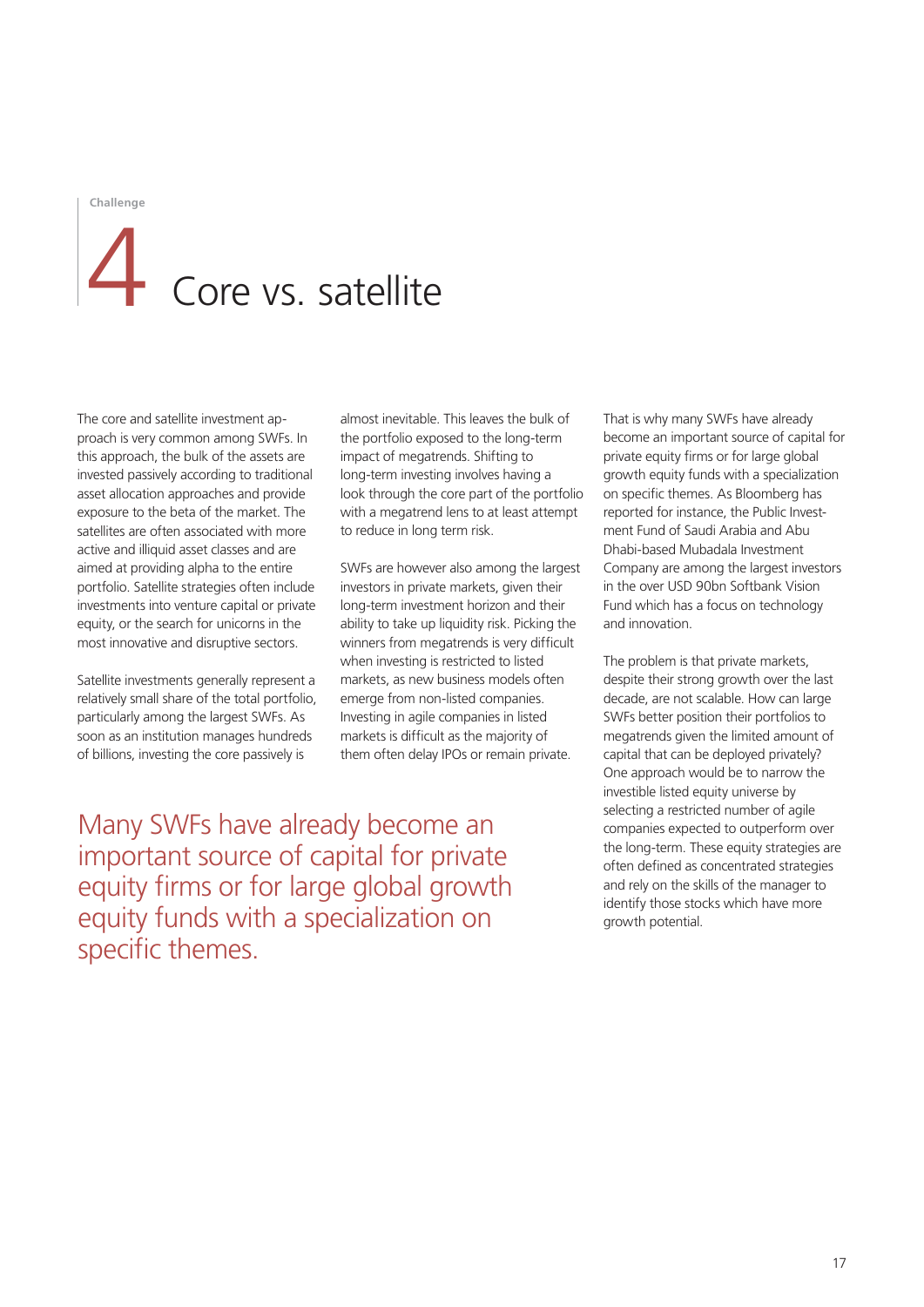# 5 Developed vs. emerging markets

SWFs' higher-than-average exposure to emerging markets makes sense on the one hand, given that the bulk of global growth is currently coming from China and other emerging markets (EMs). Also, from a demographic point of view, some emerging markets have a positive demographic dividend given their higher share of active population when compared to developed economies.

When other megatrends are included, however, the question of EM vs. DM becomes less clear. For instance, the US and other advanced economies still have an advantage in technology and innovation, and their sectors and companies could benefit more from these trends relative to their share of the global GDP.

#### **The past and the future of asset allocation for long-term investors**

| <b>Traditional asset allocation</b>                                                                                                                                                                                                                                  |  | Long-term asset allocation                                                                                                                                                                                                        |  |
|----------------------------------------------------------------------------------------------------------------------------------------------------------------------------------------------------------------------------------------------------------------------|--|-----------------------------------------------------------------------------------------------------------------------------------------------------------------------------------------------------------------------------------|--|
| Strong focus on economic and monetary factors<br>Only considered megatrends when they have a clearly measurable<br>impact on economic factors (e.g., demographics).                                                                                                  |  | Reflect diverse and interlinked set of trends that may affect<br>society and environment in the future<br>In a truly globalized world, consideration of geopolitical,<br>technological and sustainability challenges are crucial. |  |
| Short-termism in the investment and corporate community<br>Trend following and quarter/year-end effects (window dressing)<br>prevalent in financial markets. Companies investing in share<br>buy-backs instead of equipment or employee education.                   |  | Long-term thinking<br>Be guided by megatrends seeking to avoid disruptions for key<br>portfolio holdings and to capture long-term growth opportunities.<br>Do not mix up long-term trends with hypes!                             |  |
| Market-cap based benchmarks and passive replication<br>The broader the index, the more diversified and safe the portfolio?                                                                                                                                           |  | Unconstrained bottom-up approach<br>Diversify not through a benchmark, but a pool of good<br>long-term ideas.                                                                                                                     |  |
| <b>Mean reversion</b><br>Diversification and rebalancing decisions driven by variance-<br>covariance optimizations and mean reversion.                                                                                                                               |  | Protect against disruption leading to sudden and permanent<br>loss of capital in your portfolio<br>Assets can mean revert for a long time - until they don't. Risk man-<br>agement means being aware of disruption risk.          |  |
| <b>Private/listed markets</b><br>Diversification across listed liquid equity and fixed income markets<br>allows investors to position themselves on the efficient frontier<br>given their risk and return expectations. Private markets provide<br>additional alpha. |  | <b>Private markets</b><br>Capturing the return opportunities provided by disruptive trends<br>requires investing more in private markets from where new business<br>models often emerge. Capturing the unicorns.                  |  |
| Governance and incentives: herd mentality<br>Sponsors and clients expect performance close to popular bench-<br>marks, with tracking errors and drawdowns not exceeding industry<br>standards.                                                                       |  | Governance and incentives: look for long-term value<br>Long-term investments are particularly strong when combined<br>with counter-cyclical strategies – but are sponsors prepared to go<br>against the trend? And for how long?  |  |
| Conservatism<br>Very similar strategic asset allocations (SAA) within comparable in-<br>stitutional sectors lead to very similar and therefore (slightly below)<br>average results.                                                                                  |  | Innovative approaches<br>A (conservative) core tranche has to be augmented with<br>innovative satellites entirely focused on capturing the opportunities<br>of megatrends.                                                        |  |

Source: UBS Asset Management.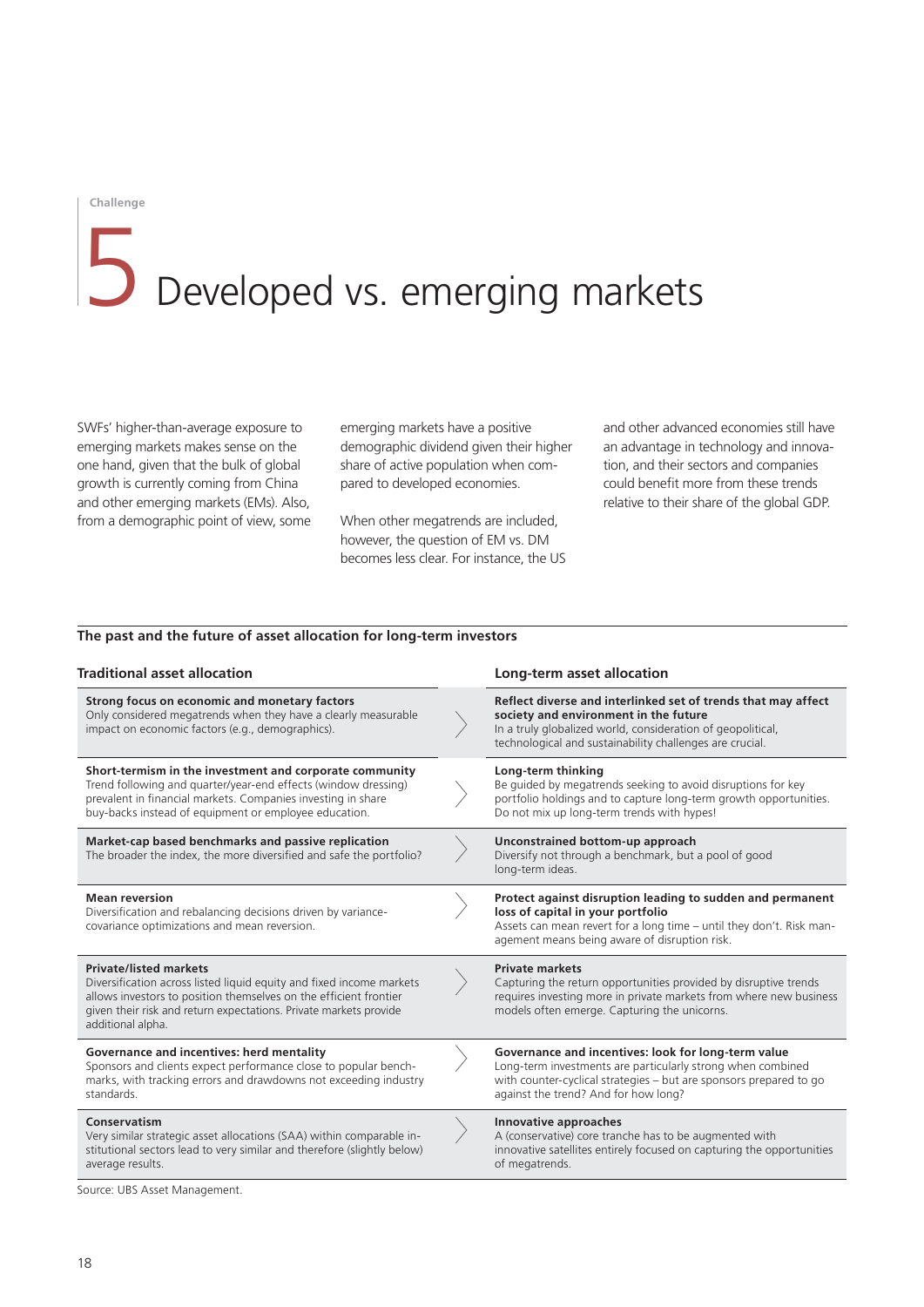## Long-term challenges require a shift in skills and mindset

SWFs should develop expertise in technology, regulations, social media and big data, to name just a few skillsets, to assess investment opportunities, minimize risks and to construct portfolios for the long term.

**We invite you to join our multi-disciplinary experts as we continue the discussion of how SWFs should adapt to incorporate these key global trends into their investment approach.** 

**2nd annual UBS Asset Management-IMD Sovereign Investment Circle March 25 – 29, 2019 Singapore Command House** 

#### **The Global Sovereign Markets team**

**Head of Global Sovereign Markets**  Willem van Breugel Tel: +44-20-7901 6018 [willem.van-breugel@ubs.com](mailto:willem.van-breugel@ubs.com) 

**Strategy & Advice**  Massimiliano Castelli Tel: +41-44-234 9239 [massimiliano.castelli@ubs.com](mailto:massimiliano.castelli@ubs.com) 

Philipp Salman Tel: +41-44-234 6627 [philipp.salman@ubs.com](mailto:philipp.salman@ubs.com)  **Americas** 

Marilyn Foglia Tel: +1-212-882 5508 [marilyn.foglia@ubs.com](mailto:marilyn.foglia@ubs.com)

Fátima Meneses Tel: +1-212-882 5285 [fatima.meneses@ubs.com](mailto:fatima.meneses@ubs.com) 

Livy Vega Tel: +1-212-882 5520 [livy.vega@ubs.com](mailto:livy.vega@ubs.com) 

**Asia Pacific**  Benno Klingenberg-Timm Tel: +65-6495 3683 benno.klingenberg-timm@ ubs.com

Jake Kang Tel: +65-6495 5464 [jake.kang@ubs.com](mailto:jake.kang@ubs.com)

Han Jian Tel: +86-105 832 7668 [jian.han@ubs.com](mailto:jian.han@ubs.com) 

Irene Xie Tel: +86-105 832 7687 [irene.xie@ubs.com](mailto:irene.xie@ubs.com) 

Steven Zhao Tel: +86-105 832 7651 [steven-a.zhao@ubs.com](mailto:steven-a.zhao@ubs.com)

Kyu-Ri Kim Tel: +65-6495 4595 [kyu-ri.kim@ubs.com](mailto:kyu-ri.kim@ubs.com)

Isabelle Wildgen Tel: +65-6495 8614 [isabelle.wildgen@ubs.com](mailto:isabelle.wildgen@ubs.com) 

#### **EMEA**

Willem van Breugel Tel: +44-20-7901 6018 [willem.van-breugel@ubs.com](mailto:willem.van-breugel@ubs.com) 

Marco Rateitschak Tel: +41-44-234 8845 [marco.rateitschak@ubs.com](mailto:marco.rateitschak@ubs.com)

Mauro Tami Tel: +44-20-7901 5374 [mauro.tami@ubs.com](mailto:mauro.tami@ubs.com) 

Olivier Ngoumou-Jikam Tel: +44-20-7568 8333 olivier.ngoumou-jikam@ ubs.com